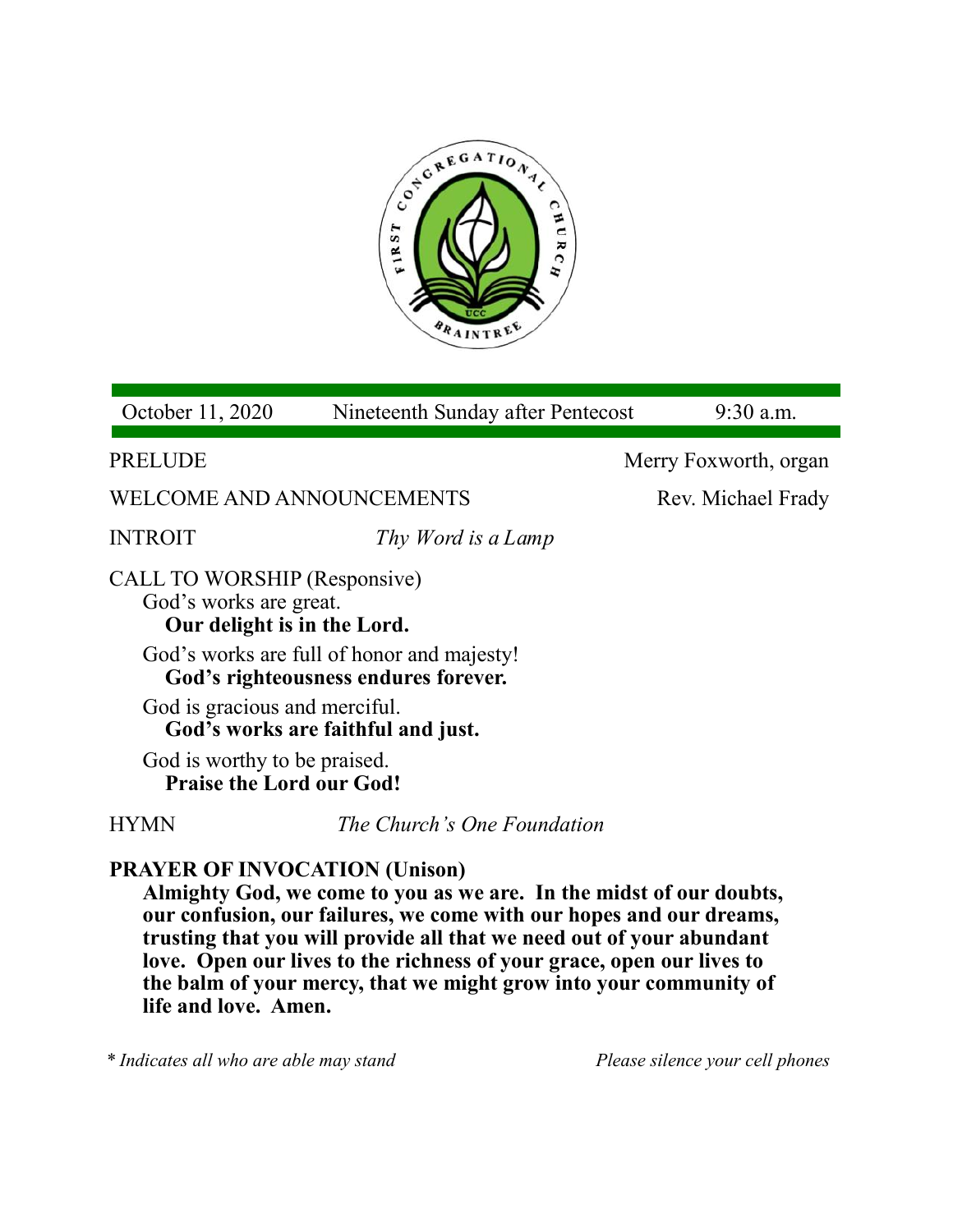#### \*GLORIA PATRI

*Glory be to the Father, and to the Son, and to the Holy Ghost. As it was in the beginning, is now and ever shall be. World without end. Amen. Amen.* 

CHILDREN'S MESSAGE Pastor Suzy Aja Burba

### LORD'S PRAYER

**Our Father, who art in heaven, hallowed be Thy name. Thy kingdom come, Thy will be done on earth as it is in heaven. Give us this day our daily bread, and forgive us our debts, as we forgive our debtors. And lead us not into temptation, but deliver us from evil. For Thine is the kingdom and the power and the glory for ever. Amen.**

*(The children are dismissed to Sunday School classrooms.)*

ANTHEM *The King of Love My Shepherd Is*

SCRIPTURE READING Job 30: 15-31

SERMON **"Why Does God Allow Suffering?"** Rev. Michael Frady MUSIC RESPONSE

PASTORAL PRAYER Pastor Suzy Aja Burba

PRAYER HYMN *My Hope is Built on Nothing Less*

**OFFERTORY** 

## \*DOXOLOGY

*Praise God, from whom all blessings flow. Praise Him, all creatures, here, below. Praise Him, above, ye heav'nly hosts. Praise Father, Son and Holy Ghost. Amen.*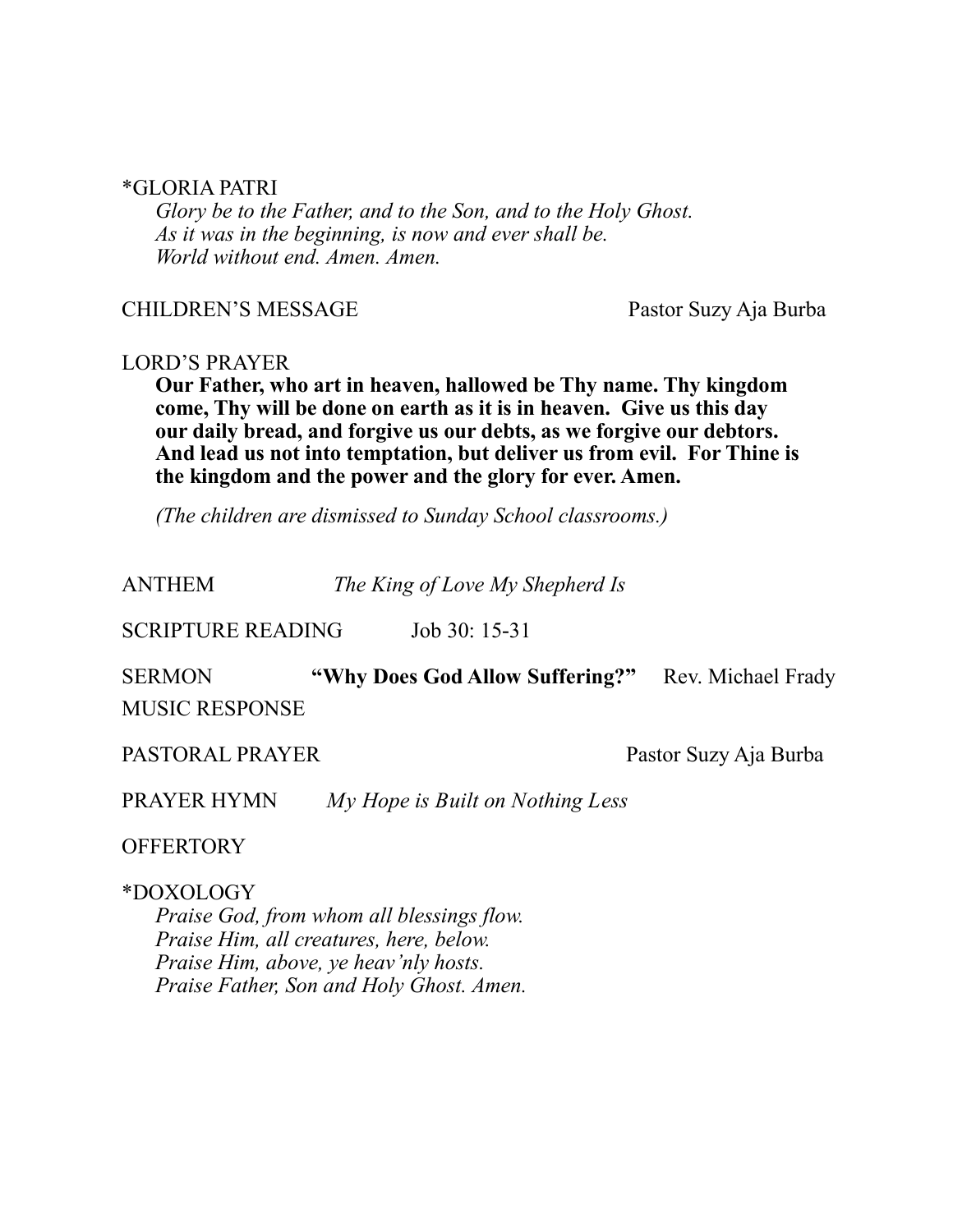## **\*PRAYER OF DEDICATION**

**God of overflowing abundance, in times of drought, you kiss the earth with rain, renewing the life of every living thing; in times of hardship and want, you restore the fortunes of your people, giving them a goodly heritage. In tribute and thanks for your many blessings, we bring you gifts of our time, talents, and treasures, that the world may be touched by your love. Amen.**

\*HYMN *Now Thank We All Our God* 

**BENEDICTION** 

**POSTLUDE** 

۰Â

## **First Church Braintree Announcements**

**Upcoming Meetings (all on Zoom) Worship Ministry—**Tuesday, October 13 at 7:00pm **Leadership—**Tuesday, October 20 @ 7:00pm

**YOUTH GROUP** - meet at the Town Forest behind Highlands School today for a service project. (Trash pick up) Coming October 25: Pumpkin Carving (Please supply your own carving tools)



We will not be holding an Autumn Fair this year. However, since the Fair is the main source of income for our missions and outreach programs, we are initiating a "No Fair Appeal." If you are able, please donate what you would have spent on and/or at the fair to support our missions programs. See the church website for more info. www.firstchurchbraintree.com

Today's guest organist is **Merry Foxworth**. Ms. Foxworth has a bachelor's degree from Oberlin Conservatory. She has played in many churches in the Boston area and in other parts of the country for years as a permanent or substitute organist. She also accompanies singers and instrumentalists and has participated in organized recitals.